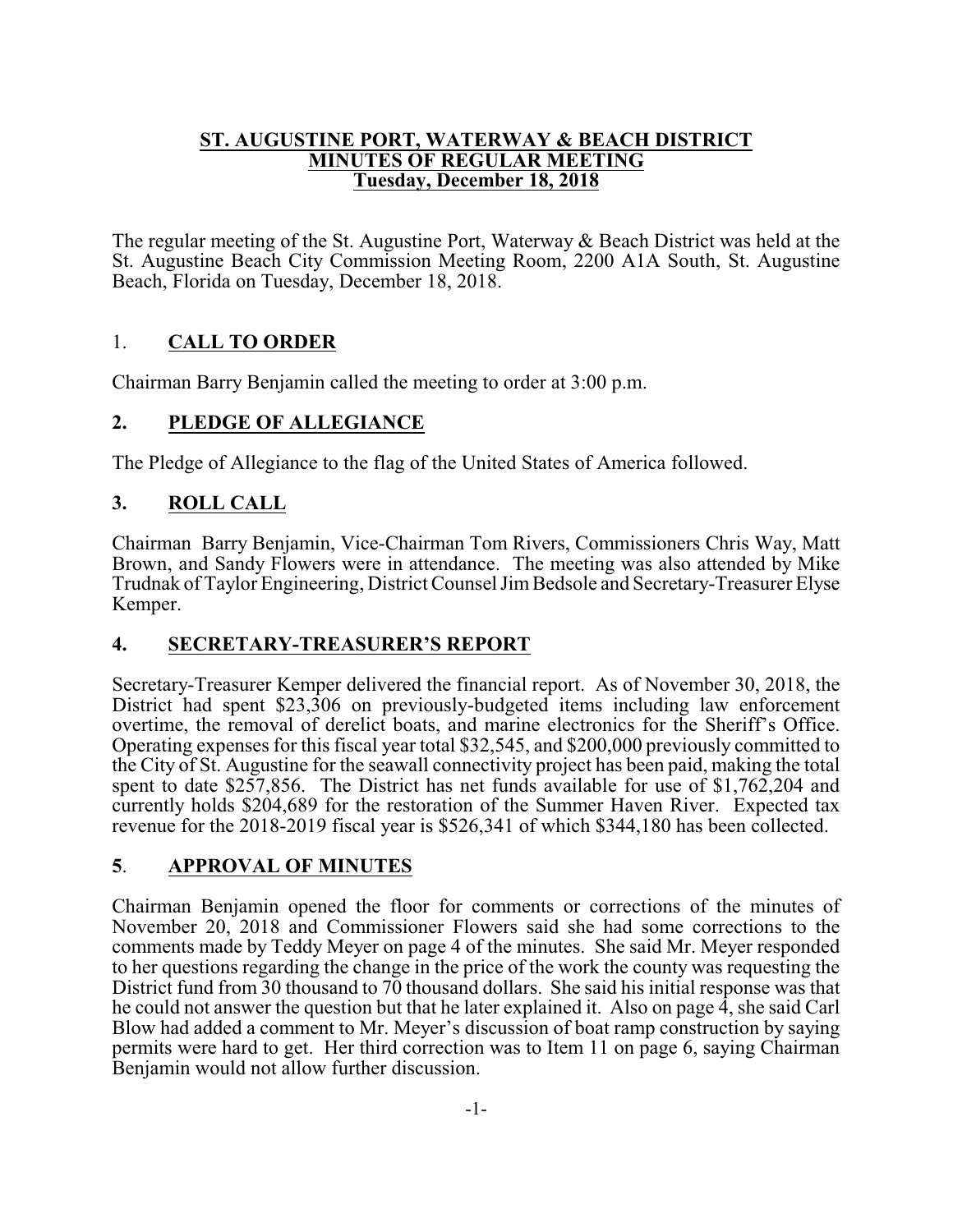Commissioner Flowers went on to opine that it would not be difficult to record video of the meetings and post them on the District's website. She offered to use her cell phone for this purpose. Comments by other commissioners indicated more study of this was necessary, including an examination of the cost of having this professionally produced.

**A motion by Vice-Chairman Rivers to approve the minutes with Commissioner Flowers' revisions was seconded by Chairman Benjamin and passed with 3 votes in favor, 1 vote against, and 1 abstention.**

# **6. ENGINEERING REPORT**

Mike Trudnak delivered the engineering report on behalf of Taylor Engineering. He said the contractor is on site at the Summer Haven River. Re-starting the project has been delayed because of the need to coordinate with FWC on the placement of the permanent least tern nesting area previously planned for the east side of the restoration dune. Because of erosion, this area will be placed on the west side of the dune instead and will require a permit change. In 2019, the permit requirements as to least terns will expire. Funds for the project have recently been replenished by the addition of four hundred thousand dollars from the Florida Legislature and the payment of a \$352,000.00 debt from St. Johns County.

# **7. OLD BUSINESS: NONE**

### **8. NEW BUSINESS**

Commissioner Flowers began the discussion by announcing that all the board members are required by law to have a bond pursuant to the District charter and that all of the other commissioners should vacate their seats and retire from the board unless they obtain surety bonds. Commissioner Flowers went on to say that she intends to file an action for a writ of mandamus in local circuit court within three days unless the board agrees to obtain such bonds.

District Counsel Jim Bedsole responded that no commissioner has been personally bonded for over twenty years, mainly because of the huge coverage limits already in place insuring the District for any kind of loss, including losses due to mis-management, malfeasance or theft by elected officials.

Commissioner Flowers went on to say that commissioners are being paid an illegal amount for their service. Mr. Bedsole pointed out that the District charter allows commissioners to receive a maximum of \$300.00 per year pay for services. Secretary/Treasurer Kemper said that commissioners receive \$200.00 per month each for costs and expenses, such as travel.

Commissioner Flowers then said Vice-Chairman Rivers had been lawfully elected but that Chairman Benjamin had not. Chairman Benjamin said he had been elected several months ago and Commissioner Flowers responded that he was required to be elected after the new board took its seat in the November meeting. Mr. Benjamin said he had no problem having another election.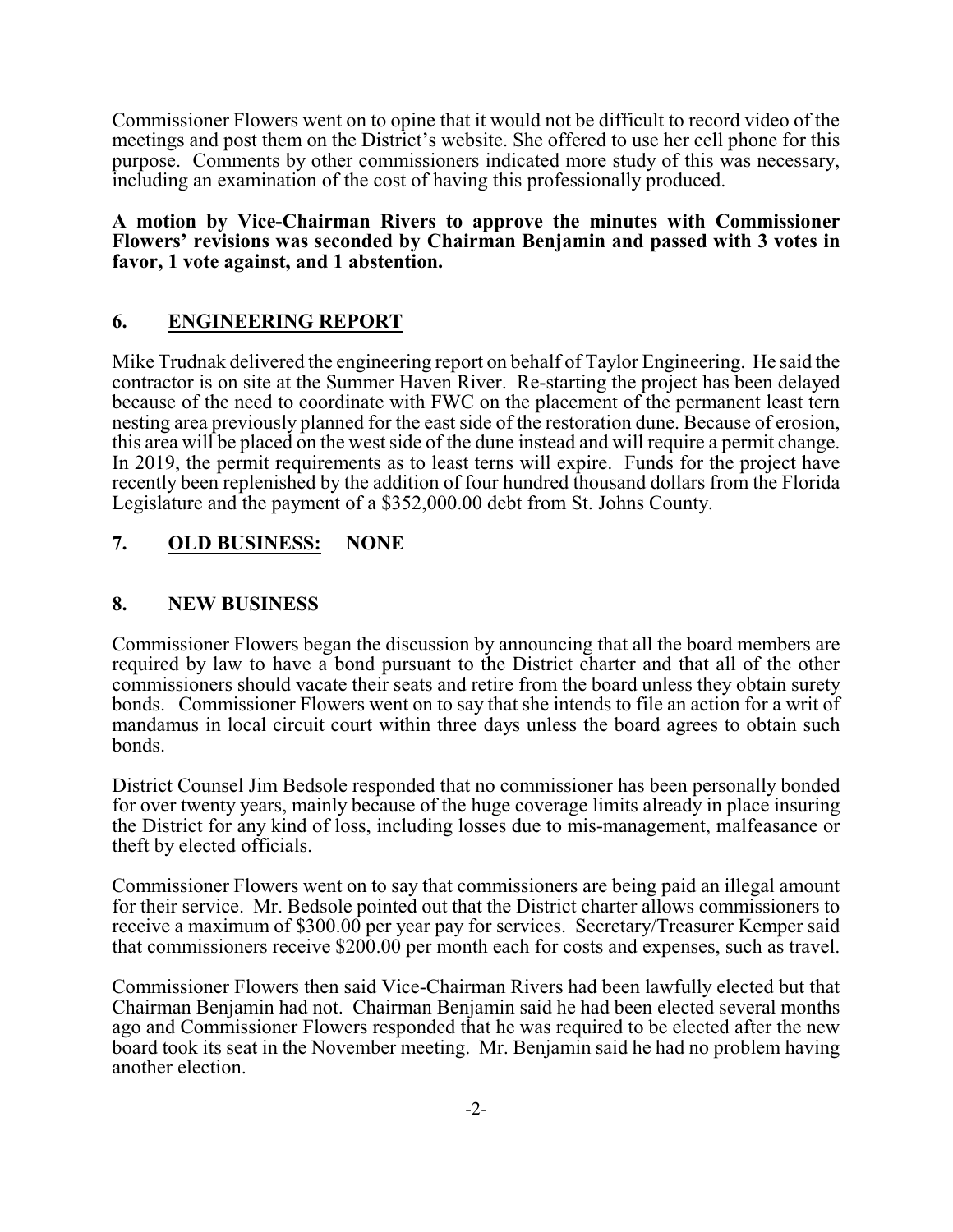Commissioner Flowers then had a discussion with Mr. Bedsole regarding her perceived need for a surety bond as opposed to a fidelity bond and her belief that the board needed to immediately resign. Several board members said they had no intention of resigning, to which Commissioner Flowers replied she would be filing a lawsuit.

As a final topic, Commissioner Flowers asked the board to approve payment of her bond fee of \$340.00, and moved to pay her own bond. The motion died for lack of a second.

Chairman Benjamin then called for an election and Vice-Chairman Rivers nominated Chairman Benjamin for chair, and the motion was seconded by Commissioner Way.

Commissioner Flowers then nominated Commissioner Brown and was seconded by Commissioner Rivers.

Chairman Benjamin called for a vote. Four votes for Chairman Benjamin and one vote for Commissioner Brown were cast.

After the vote, Commissioner Flowers told Chairman Benjamin he could not vote for himself. Chairman Benjamin replied that he could and did vote for himself. Commissioner Flowers said the board does everything wrong and is not representing the taxpayers.

Commissioner Flowers then requested to be sworn in and Mr. Bedsole offered to do so. Commissioner Flowers then said it was not necessary as all they needed was a notary public. Then she asked Mr. Bedsole if she could drop by his office and have the form notarized. Mr. Bedsole said she could do so at her convenience.

Commissioner Flowers said District consultant Ken Krauter has no authority and should not be allowed to use a business card with the District logo. She elaborated that Mr. Krauter is very important to the board in that his recommendations are often followed and that he represents the board and the District to the pubic. Commissioners responded that Mr. Krauter was hired by the commission and they have no problem with his business card.

Commissioner Flowers then told the board that she considers all the government employees who from time-to-time attend District meetings to be official liaisons subject to public meeting regulations. Mr. Bedsole said these employees of other government agencies are not appointed liaisons or advisory committee members subject to public meeting requirements, and that merely speaking to an employee of another unit of government regarding District affairs will not subject a board member to prosecution.

Commissioner Flowers said she discovered a federal regulation which means that no Corps of Engineers development permit is needed to construct a new boat ramp at the Hospital Creek intersection with May Street. She said the regulation clearly states that no person or agency needs to be notified or consulted and no permit needs to be obtained before the District builds up to a twenty-foot wide ramp in that location. She said the fill necessary can be purchased for one hundred dollars and that up to 50 cubic yards of concrete may be placed in the water without a permit. FIND Commissioner Carl Blow advised Commissioner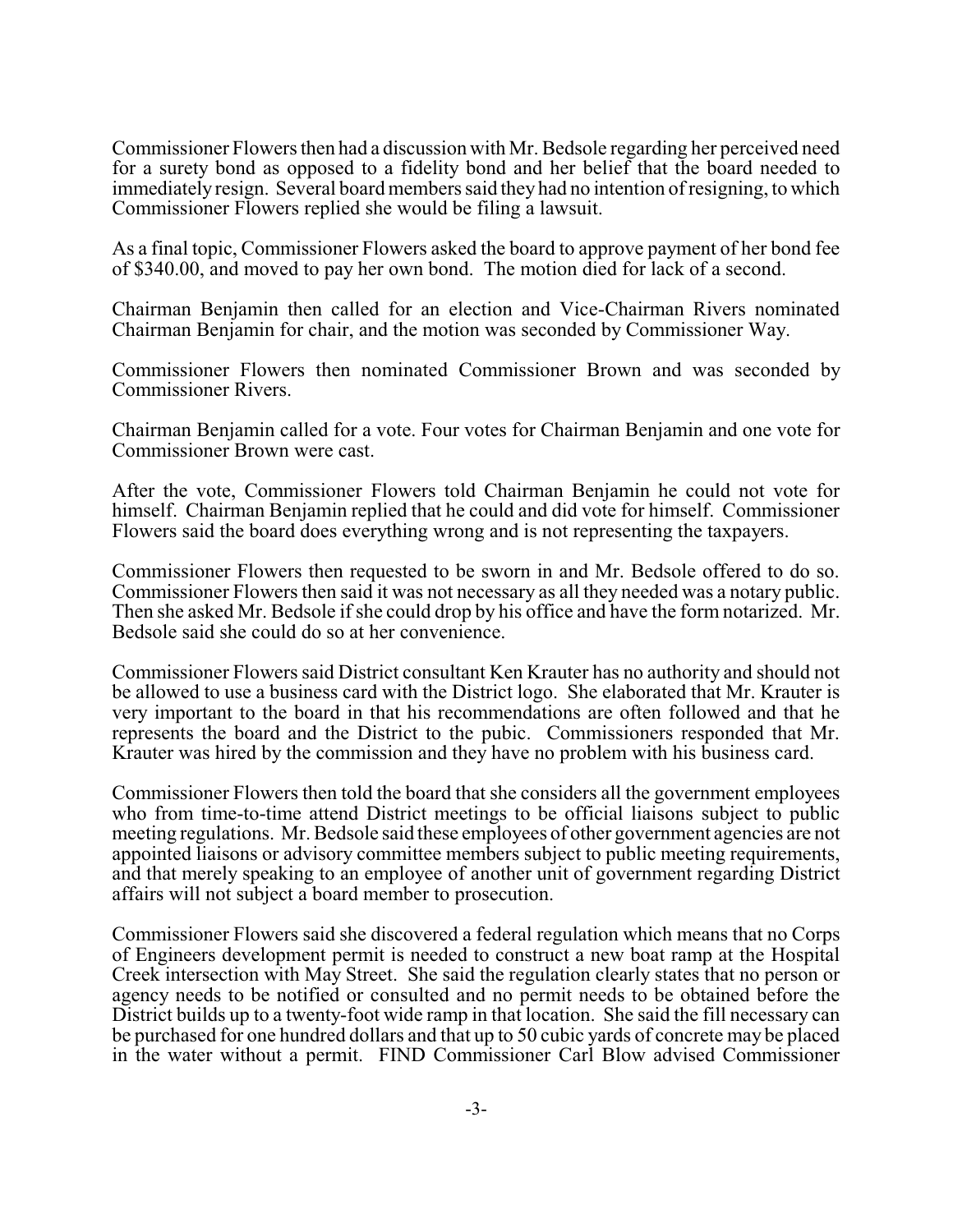Flowers to consult a coastal engineer before spending the \$100.00. Chairman Benjamin thanked her for the information.

### **9. GOVERNMENT REPRESENTATIVE COMMENTS**

Jim Piggott, Director of General Services for the City of St. Augustine, reported the city has plans to move several derelict boats in the coming weeks. Several vessels have sunk in the anchorage south Crane Park and one more in another location. All or parts of each will be removed and disposed of at a cost of \$4,500 in local matching funds, which he is requesting from the District. He said the remaining seventy-five percent of the cost will be paid by the Florida Inland Navigation District.

Lt. Steve Zukowsky, Florida Fish and Wildlife Conservation Commission, added that one of the boats is so deep that only the mast is a hazard to navigation and that it should be cut off. The rest of the hull will be left in place. One vessel is in the marsh northeast of St. Augustine Airport and removal of it in tact may be possible. In response to questions from Commissioner Flowers, Lt. Zukowsky said the vessels will be towed to the city's yard on Riberia Street by SeaTow or Boat US, and broken up for disposal. In response to questions from Commissioner Way, Mr. Piggott said these are the last derelict vessels known at this time.

#### **A motion by Commissioner Way to approve the expenditure of \$4,500.00 to remove the derelict vessels was seconded by Chairman Benjamin and passed unanimously.**

Cpl. Josh Underwood, SJSO Marine Unit, reported that last month his agency spent 92 officer hours in the water, responded to 51 calls, performed 14 inspections, and issued 19 warnings and 4 citations. He said no new derelicts have been located.

Commissioner Flowers said a marker was almost down in Salt Run and that she sent an email to the board in November asking that it be repaired. Commissioner Brown suggested the process of notifying the board could be formalized to make certain the information is passed on to the right person. Chairman Benjamin said the procedure has been to contact Taylor engineering and Taylor Engineering then hires a contractor. Commissioner Way said finding a contractor with the time and resources to re-set a piling in the deep mud of Salt Run could be difficult. Cpl. Underwood said he notified the U.S. Coast Guard of the problem and that the marker is still solidly anchored but is leaning over. Chairman Benjamin suggested board members call Taylor Engineering directly next time to expedite repairs.

Lt. Zukowsky, FWC, reported with FWC Officer Bill Miller. They said the recent Regatta of Lights in St. Augustine and the holiday boat parade in Ponte Vedra had gone well even though the weather was bad. He said the Coast Guard Reserve and Auxiliary had assisted.

Officer Miller said they recently stopped a boat near the Vilano Pier whose operator proved to have been operating the boat while intoxicated. He was cited for BUI and for assaulting two officers during the stop.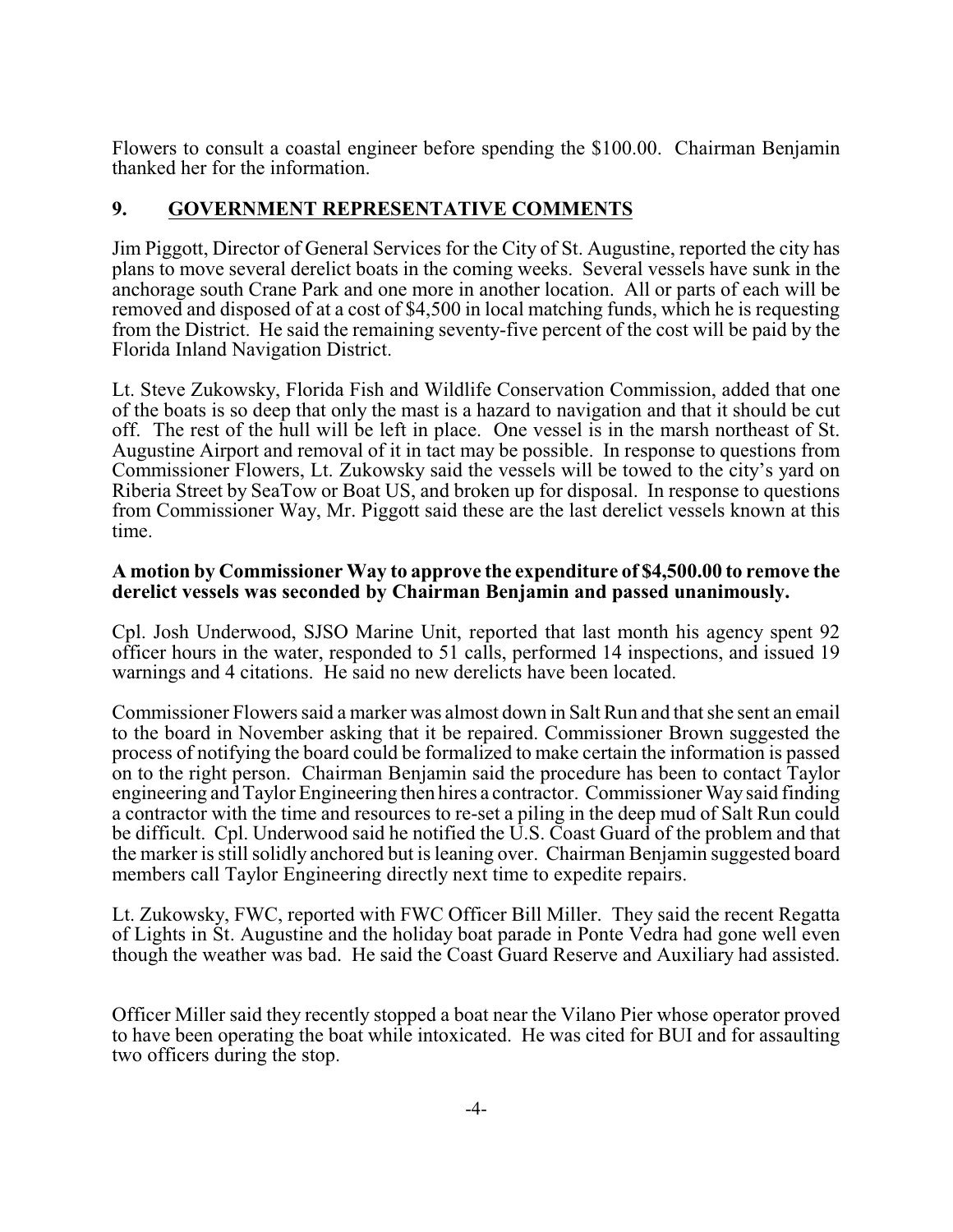They reported the redfish action at Guana Dam is slowing and that snook are beginning to return to Flagler County. Otherwise, a prior offender was arrested again for failing to tag oysters harvested in St. Johns County waters.

Teddy Meyer, St. Johns County Parks and Recreation, said his agency has begun to remove old or out-dated signs from ramps and beaches in an effort to standardize signage.

In response to questions by Vice-Chairman Rivers, Mr. Meyer said the new signs referring to the Vilano boat ramp as Vilano Landing are the result of the county's re-branding campaign. He then presented the board with a list of existing and possible ramp sites the county is considering, including some for non-motorized vessels such as kayaks and canoes.

Carl Blow, St. Johns County's representative to the Florida Inland Navigation District, presented details to the board regarding the planned dredging near St. Augustine Inlet and the Intracoastal Waterway near Matanzas Inlet later this year. He said a survey by the Corps of Engineers revealed that damages from recent hurricanes were much worse than expected, totaling over 300,000 cubic yards of sand. He said the Corps has requested 2.5 million dollars from FIND for the project and the item is on FIND's agenda for consideration. He said the dredging will take place in 2019.

In response to questions byCommissioner Flowers, Mr. Blow said the City of St. Augustine requested a grant from FIND several years ago to build a kayak launch on Riberia Street and the funds were later diverted to help repair damages to the City Marina. Mr. Blow said he did not believe the funds were still available under the original grant request.

Commissioner Flowers said access to the water in St. Augustine is limited. Mr. Blow said a good potential site is under the east end of the 312 Bridge where the Florida Department of Transportation often parks equipment. He said the main problemwith the site is accessing S.R. 312. Access would require the construction of a road on either the north or south side of 312. He said the site has deep water access, lacks wetlands, and lies within the City of St. Augustine. The land is privately owned but it may be possible to purchase it for dedication as a park or preserve.

In response to questions by Commissioners Flowers and Brown regarding the District's reserve fund, Mr. Blow said the reserve is for emergency repair to the St. Augustine Inlet in the event of a temporary blockage from storm damage. He said the reserve is set at one million dollars because of the high cost of dredging. He said the Corps of Engineers operates a hopper dredge for small jobs that costs \$25,000 per day, travel included, and is sometimes available on short notice for emergencies. The District has never been forced to use the reserve because federal funds allocated for emergency repairs have been available after recent hurricanes. However, the potential need will continue to exist.

#### **10. PUBLIC COMMENT: NONE**